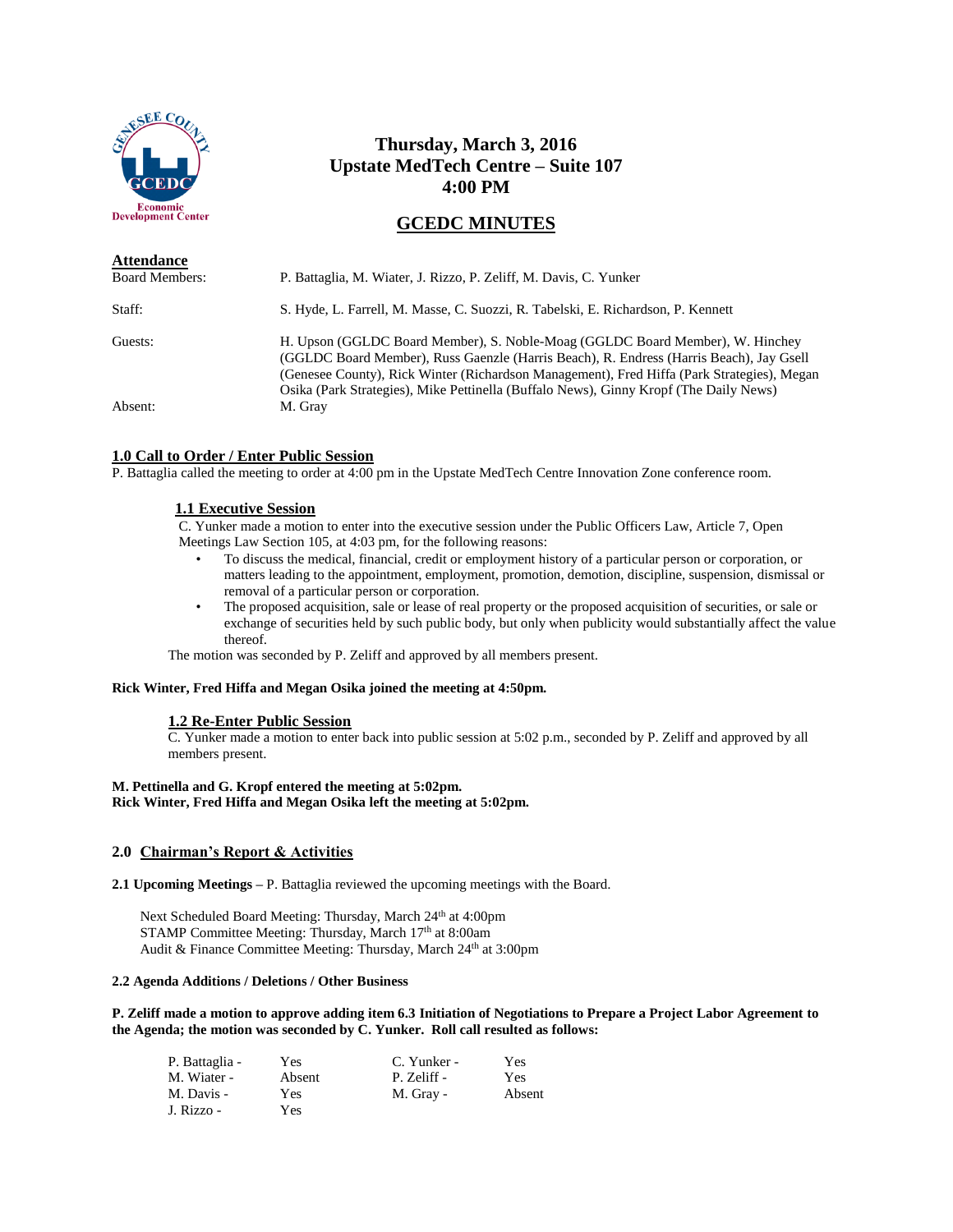**The item was approved as presented.**

#### **2.3 February 4, 2016 Minutes**

**C. Yunker made a motion to approve the February 4, 2016 Minutes; the motion was seconded by P. Zeliff. Roll call resulted as follows:**

| P. Battaglia -           | Yes        | C. Yunker - | Yes    |
|--------------------------|------------|-------------|--------|
| M. Wiater -              | Absent     | P. Zeliff - | Yes    |
| M. Davis -<br>J. Rizzo - | Yes<br>Yes | M. Gray -   | Absent |

**The item was approved as presented.**

#### **3.0 Report of Management**

**3.1 Mega Properties – Initial Resolution –** M. Masse shared that Mega Properties provides distribution services to the United States for Koolatron Corporation, a Canadian company. This distribution center has been operating in Batavia, NY since 1979. Initially, the warehouse rented space on Harvester Ave and graduated from the incubator space to purchasing 3 acres at Gateway I in Batavia and building a 25,000 sq. ft. facility.

Two years ago, the company expanded the building from 25,000 sq. ft. to 45,000 sq. ft. The company rented out 10,000 sq. ft. to another distribution company and utilized the balance for their growth.

The company has experienced more growth and is planning on adding an additional 25,000 sq. ft. that will maximize their footprint on the 3 acre parcel. Thus, the building will increase to 70,000 sq. ft.

The total capital investment will total \$750,000; the company will be retaining 11 jobs. M. Masse added that the company will seek assistance from the GCEDC with a sales tax exemption valued at approx. \$35,600, a mortgage tax exemption valued at approx. 7,500 and a property tax exemption based on the incremental increase in assessed value valued at approx. \$128,996. An Economic Impact Analysis was done and for every \$1 of public benefit, the company will invest \$18 into the local economy. A public hearing will need to be held as benefits exceed \$100,000.

S. Hyde added that after a review of the project with the staff, we plan to recalculate the Economic Impact for this project, after the public hearing, taking into account their previous project (Phase I) which considers the job creation.

#### **M. Wiater joined the meeting at 5:09pm.**

The Board reviewed the Statement of Compliance of Project Criteria. See 'Attachment A'.

M. Masse asked the Board to approve Resolution No. 03/2016-01.

RESOLUTION OF THE GENESEE COUNTY INDUSTRIAL DEVELOPMENT AGENCY D/B/A GENESEE COUNTY ECONOMIC DEVELOPMENT CENTER (THE "AGENCY") (i) ACCEPTING THE APPLICATION OF MEGA PROPERTIES, INC. WITH RESPECT TO A CERTAIN PROJECT, (ii) AUTHORIZING A PUBLIC HEARING WITH RESPECT TO THE PROJECT AND (iii) DESCRIBING THE FORMS OF FINANCIAL ASSISTANCE BEING CONTEMPLATED BY THE AGENCY WITH RESPECT TO THE PROJECT.

**J. Rizzo made a motion to approve Mega Properties Initial Resolution; the motion was seconded by P. Zeliff. Roll call resulted as follows:**

| P. Battaglia - | Abstain | C. Yunker - | Yes    |
|----------------|---------|-------------|--------|
| M. Wiater -    | Yes     | P. Zeliff - | Yes    |
| M. Davis -     | Yes     | M. Gray -   | Absent |
| J. Rizzo -     | Yes     |             |        |

**The item was approved as presented.**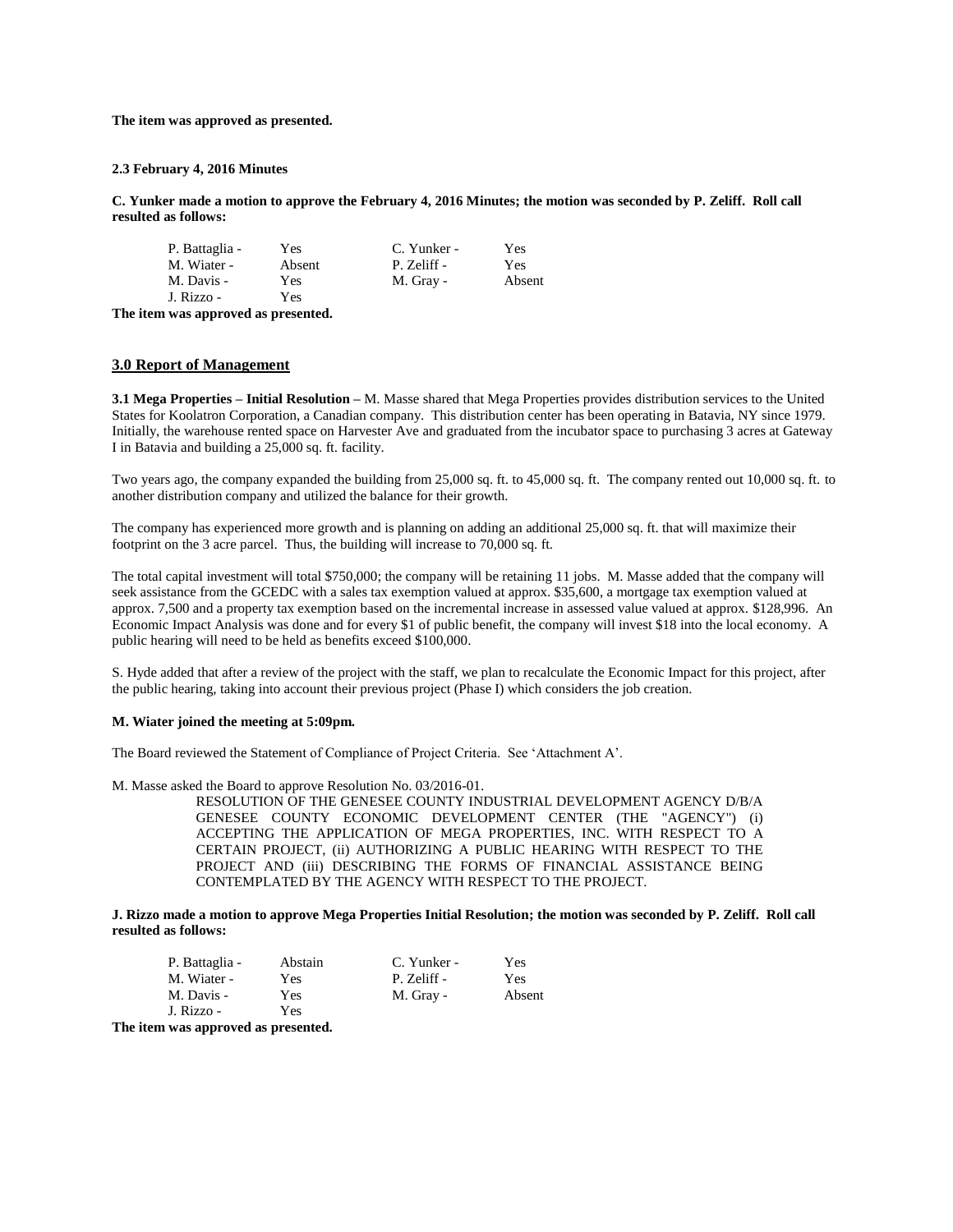**3.2 CLP Darien Lake, LLC –Final Resolution –** M. Masse reminded the Board that CLP Darien Lake, LLC plans to purchase and install an approx. 294-foot long six-flume water slide complex and a roller coaster train to accommodate approx. thirty-six riders per cycle intended to replace and upgrade the existing "Ride of Steel" roller coaster.

M. Masse added that the company is seeking assistance from the GCEDC with a sales tax exemption valued at approx. \$189,200. An Economic Impact Analysis was done and for every \$1 of public benefit, the company will invest \$1,137 into the local economy. A public hearing was held on February 25, 2016; there were no public comments made.

The Board reaffirmed the Statement of Compliance of Project Criteria originally approved February 2, 2016. See attachment 'B'.

**C. Yunker made a motion to re-ratify the Statement of Compliance of Project Criteria as originally approved February 2, 2016; the motion was seconded by M. Davis. Roll call resulted as follows:**

| P. Battaglia - | Yes | C. Yunker - | Yes    |
|----------------|-----|-------------|--------|
| M. Wiater -    | Yes | P. Zeliff - | Yes    |
| M. Davis -     | Yes | M. Gray -   | Absent |
| J. Rizzo -     | Yes |             |        |

#### **The item was approved as presented.**

M. Masse asked the Board to approve Resolution No. 03/2016-02, authorizing financial assistance for the benefit of CLP Darien Lake, LLC.

#### Resolution No. 03/2016-02

RESOLUTION OF THE GENESEE COUNTY INDUSTRIAL DEVELOPMENT AGENCY D/B/A GENESEE COUNTY ECONOMIC DEVELOPMENT CENTER (THE "AGENCY") (i) ACKNOWLEDGING THE PUBLIC HEARING HELD BY THE AGENCY ON FEBRUARY 25, 2016, WITH RESPECT TO THE CLP DARIEN LAKE, LLC PROJECT, (ii) AUTHORIZING FINANCIAL ASSISTANCE FOR THE BENEFIT OF CLP DARIEN LAKE, LLC IN THE FORM OF A SALES AND USE TAX EXEMPTION FOR PURCHASES AND RENTALS RELATED TO THE PROJECT; AND (iii) AUTHORIZING THE EXECUTION BY THE AGENCY OF AN AGENT AGREEMENT, NYS FORM ST-60, BILL OF SALE AND RELATED DOCUMENTS

#### **C. Yunker made a motion to approve the CLP Darien Lake, LLC Final Resolution; the motion was seconded by M. Davis. Roll call resulted as follows:**

| P. Battaglia - | Abstain | C. Yunker - | Yes    |
|----------------|---------|-------------|--------|
| M. Wiater -    | Yes     | P. Zeliff - | Yes    |
| M. Davis -     | Yes     | M. Gray -   | Absent |
| J. Rizzo -     | Yes     |             |        |

**The item was approved as presented.**

**3.3 Batavia Pathway to Prosperity Update –** S. Hyde shared that the Agency has been very active in working with the City of Batavia, Batavia Development Corp. and Genesee County on strategy to support the revitalization of Downtown Batavia. There are some projects that are developing. There is also \$10M in the State executive budget that has been proposed to be awarded to one city in each region. We are actively pursuing these funds.

**3.4 FAB Owners Association Conference Update –** S. Hyde shared that he attended the FAB Owners Association Conference. FAB is an association of General Managers that run Semiconductor FABs across the country. We sponsored a reception at the conference along with our partners from Marcy Nano Center. There was a great turnout of 135 people. There are about 4-5 companies showing interest in Upstate NY and STAMP.

**3.5 Park Strategies Contract –** R. Tabelski shared that our government relations contract with Fred Hiffa and Megan Osika from Park Strategies (Albany), which also provides us Western New York support from Rick Winter of Richardson Management Group (Buffalo) within the same contract, expires on March 31, 2016.

Park Strategies provides government relations services regarding various matters supporting our direct efforts and interactions with the New York State Legislature and Governor's Office. They have been effective in helping advance the STAMP mission including assisting the agency to obtain the \$33M funding for STAMP site infrastructure. They continue to strategize with us on how to maximize the agency's efforts to build-out STAMP (i.e. funding streams) and to ensure our projects have the necessary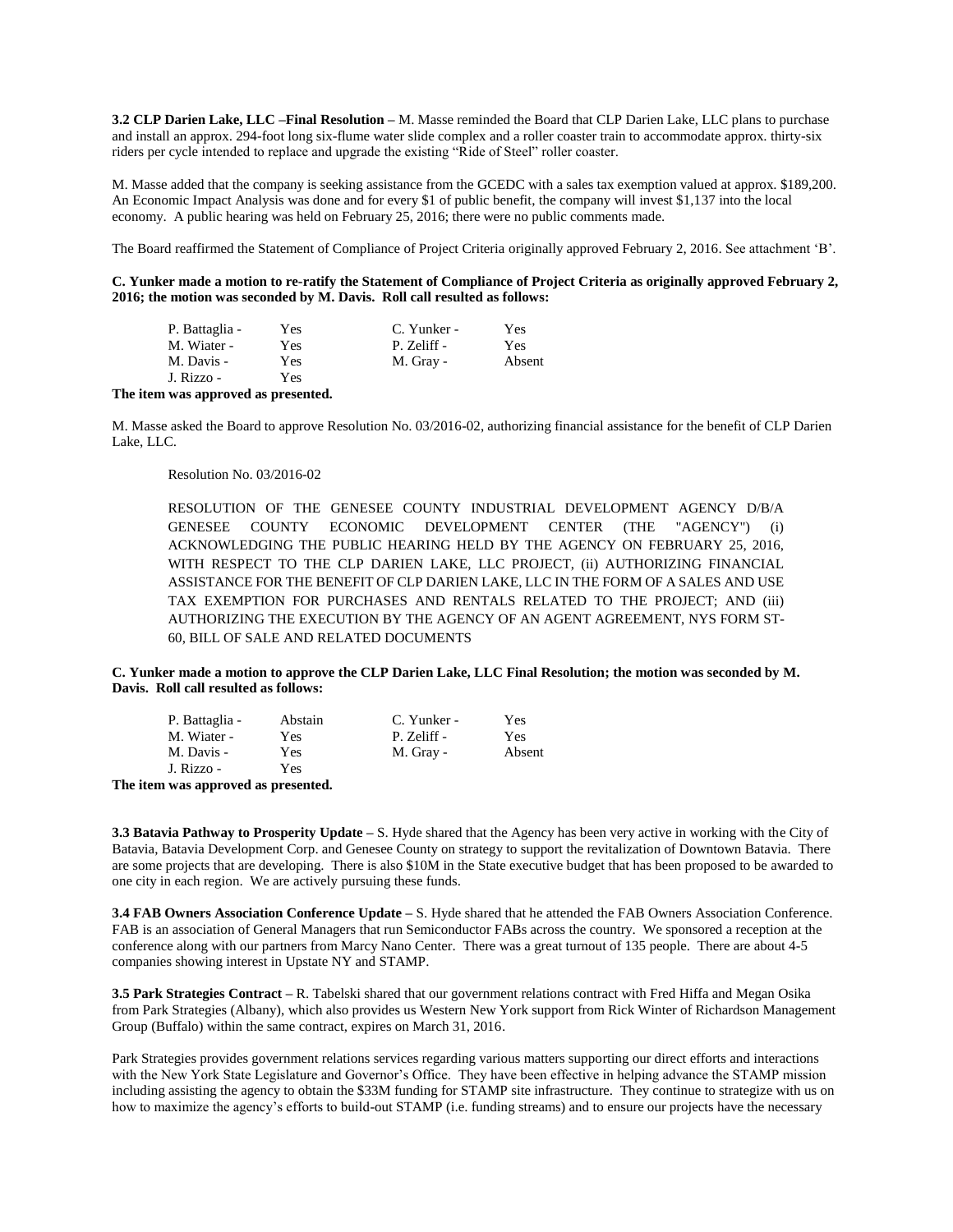state engagement and support going forward. Other services include advocacy on behalf of state level policy and legislative issues affecting local economic development and updates on the NYS budget process. Weekly conference calls occur.

R. Tabelski asked the Board to approve the Park Strategies Contract at the current rate (\$4,250 monthly / \$51,000 annually) with identical terms and conditions. This contract has been included in the 2016 budget.

**P. Zeliff made a motion to approve the Park Strategies Contract; the motion was seconded by C. Yunker. Roll call resulted as follows:**

| P. Battaglia - | <b>Yes</b> | C. Yunker - | Yes    |
|----------------|------------|-------------|--------|
| M. Wiater -    | Yes        | P. Zeliff - | Yes    |
| M. Davis -     | Yes        | M. Gray -   | Absent |
| J. Rizzo -     | Yes        |             |        |
|                |            |             |        |

**The item was approved as presented.**

# **4.0 Audit & Finance Committee**

P. Battaglia shared that the Audit & Finance Committee met on Tuesday, March 1<sup>st</sup> and discussed the following items.

**4.1 GAIN Loan Fund Sub-Recipient Agreement –** S. Hyde shared that the G/FLRPC sent in a Consolidated Funding Application for a revolving loan fund to support agricultural based companies in Genesee, Livingston, Monroe, Ontario, Orleans, Seneca, Wayne, Wyoming and Yates Counties. This is a \$3,000,000 grant from New York State to the G/FLRPC who will then work with participating counties to coordinate loan fund applications, disbursement of the loans, and oversight of the projects. Each county has been provided a copy of the draft sub-recipient agreement which outlines the terms, conditions and requirements for companies to qualify for, be approved for, and report back on the loans. The amount of loan funds allocated to each county was calculated based on their 2012 Census of Agriculture County On-Farm Income as a percentage of the total for all of the counties listed above.

The Audit & Finance Committee has recommended approval of the GAIN Loan Fund Sub-Recipient Agreement.

**C. Yunker made a motion to approve the GAIN Loan Fund Sub-Recipient Agreement; the motion was seconded by P. Zeliff. Roll call resulted as follows:**

| P. Battaglia - | Yes | C. Yunker - | Yes        |
|----------------|-----|-------------|------------|
| M. Wiater -    | Yes | P. Zeliff - | <b>Yes</b> |
| M. Davis -     | Yes | M. Gray -   | Absent     |
| J. Rizzo -     | Yes |             |            |
|                |     |             |            |

**The item was approved as presented.**

**4.2 BNE Marketing Support Funding –** R. Tabelski shared that our agency currently invests in the Buffalo Niagara Enterprise (BNE), a non-profit member supported business development and regional marketing organization, to assist with marketing and business development. In partnership with BNE, we have been successful in landing several major projects at the Agri-Business Park and recently 1366 Technologies at the STAMP site.

BNE is an integral partner in our sales/marketing efforts for the attraction of new companies to our community. Other services beyond regional site selection include marketing and design services, online property listing (CLS System) for development sites, business intelligence including demographics reports and mapping supporting our sales efforts, graphics design services for collateral development, ads, and other marketing materials as well as publicizing and supporting the GCEDC and STAMP throughout the Buffalo metro area as well as the Western New York Regional Council.

The Audit & Finance Committee has recommended approval of the BNE Marketing Support Funding not to exceed \$25,000 for 2016.

**P. Zeliff made a motion to approve the BNE Marketing Support Funding not to exceed \$25,000 for 2016; the motion was seconded by M. Wiater. Roll call resulted as follows:**

| P. Battaglia - | Yes | C. Yunker - | Yes    |
|----------------|-----|-------------|--------|
| M. Wiater -    | Yes | P. Zeliff - | Yes    |
| M. Davis -     | Yes | M. Gray -   | Absent |
| J. Rizzo -     | Yes |             |        |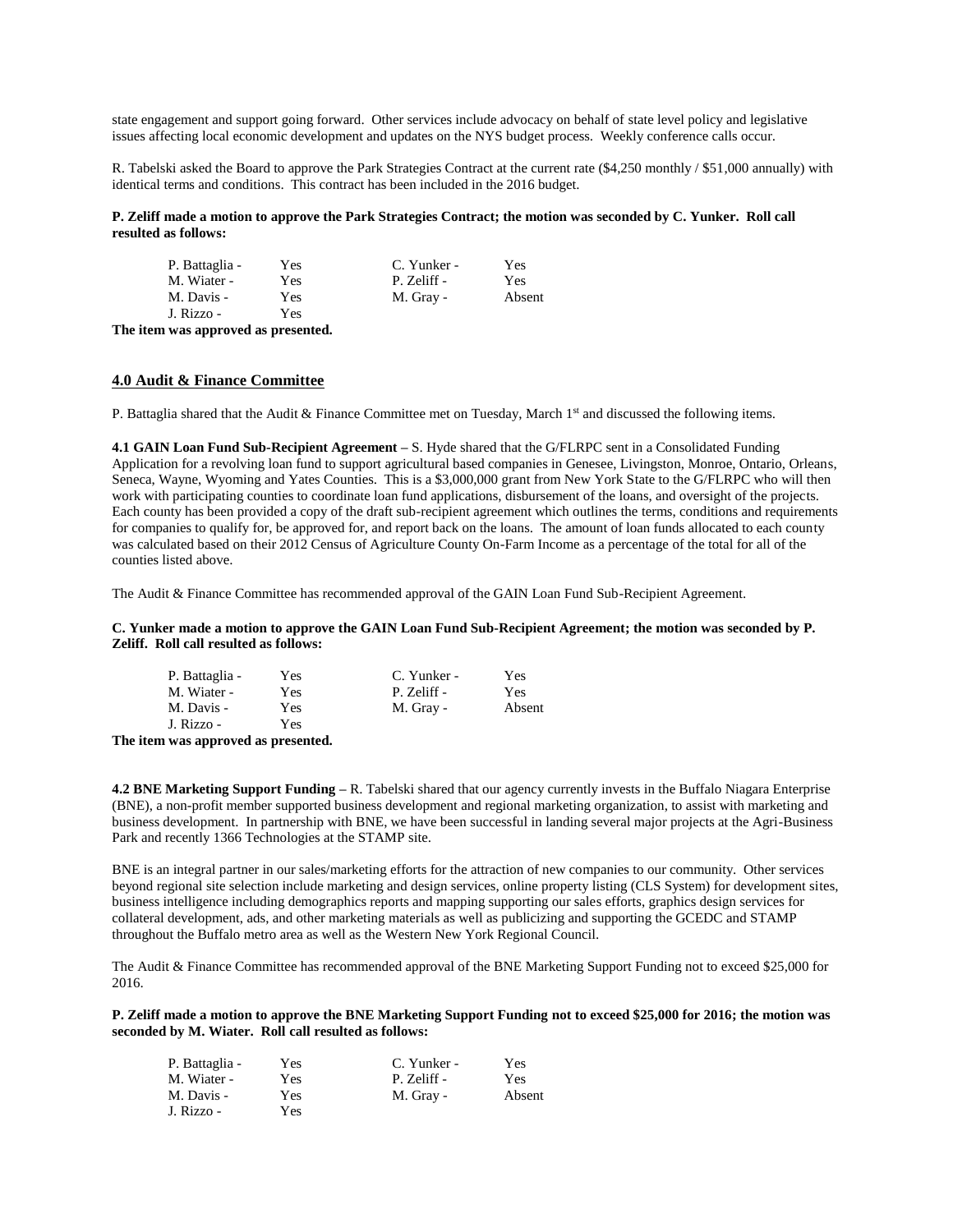#### **The item was approved as presented.**

### **5.0 Governance & Nominating Committee**

J. Rizzo shared that the Governance & Nominating Committee met on Tuesday, March 1st and discussed the following items.

**5.1 Mission Statement & Measurement Report –** J. Rizzo shared that the Authority's Board must annually review the authority's mission statement and performance results to ensure that its mission has not changed and that the authority's performance goals continue to support its mission. The 2016 organizational goals have already been reviewed with the Board. This report will be submitted to the ABO.

The Governance & Nominating Committee has recommended for approval the Mission Statement & Measurement Report.

**J. Rizzo made a motion to approve the Mission Statement & Measurement Report; the motion was seconded by M. Wiater. Roll call resulted as follows:**

| P. Battaglia - | Yes | C. Yunker - | Yes    |
|----------------|-----|-------------|--------|
| M. Wiater -    | Yes | P. Zeliff - | Yes    |
| M. Davis -     | Yes | M. Gray -   | Absent |
| J. Rizzo -     | Yes |             |        |
|                |     |             |        |

**The item was approved as presented.**

**5.2 Authority Self – Evaluation of Prior Year Performance –** J. Rizzo shared that Public Authorities are required to perform a self-evaluation of prior year's goals/measurements annually. These have previously been reviewed by the Board and are formalized here. This report will be submitted to the ABO.

The Governance & Nominating Committee recommends for approval the Authority Self-Evaluation of Prior Year Performance.

**J. Rizzo made a motion to approve the Authority Self-Evaluation of Prior Year Performance; the motion was seconded by M. Wiater. Roll call resulted as follows:**

| P. Battaglia - | Yes | C. Yunker - | Yes    |
|----------------|-----|-------------|--------|
| M. Wiater -    | Yes | P. Zeliff - | Yes    |
| M. Davis -     | Yes | M. Gray -   | Absent |
| J. Rizzo -     | Yes |             |        |

**The item was approved as presented.**

### **6.0 STAMP Committee**

**6.1 Phillips Lytle Construction / Legal Services Fee Modification –** P. Zeliff shared that the GCEDC approved the construction legal services agreement with Phillips Lytle for a not to exceed amount of \$37,375. The original agreement with Phillips Lytle had them reviewing the lease agreement as New York State was originally going to prepare the lease and then send out to all parties for review. Based on recent discussions with New York State, this structure has since been modified. New York State would prefer to have the GCEDC draft the Master Lease agreement and send to them for their review. Phillips Lytle has revised their original quote to include the additional cost to prepare the lease versus just review it. Their new not to exceed amount is \$44,000 to complete the Construction / Legal Services work.

The STAMP Committee recommended for approval the Phillips Lytle Construction / Legal Services Fee Modification.

#### **P. Zeliff made a motion to approve the Phillips Lytle Construction / Legal Services Fee Modification; the motion was seconded by J. Rizzo. Roll call resulted as follows:**

| P. Battaglia - | Yes | C. Yunker - | Yes    |
|----------------|-----|-------------|--------|
| M. Wiater -    | Yes | P. Zeliff - | Yes    |
| M. Davis -     | Yes | M. Gray -   | Absent |
| J. Rizzo -     | Yes |             |        |

**The item was approved as presented.**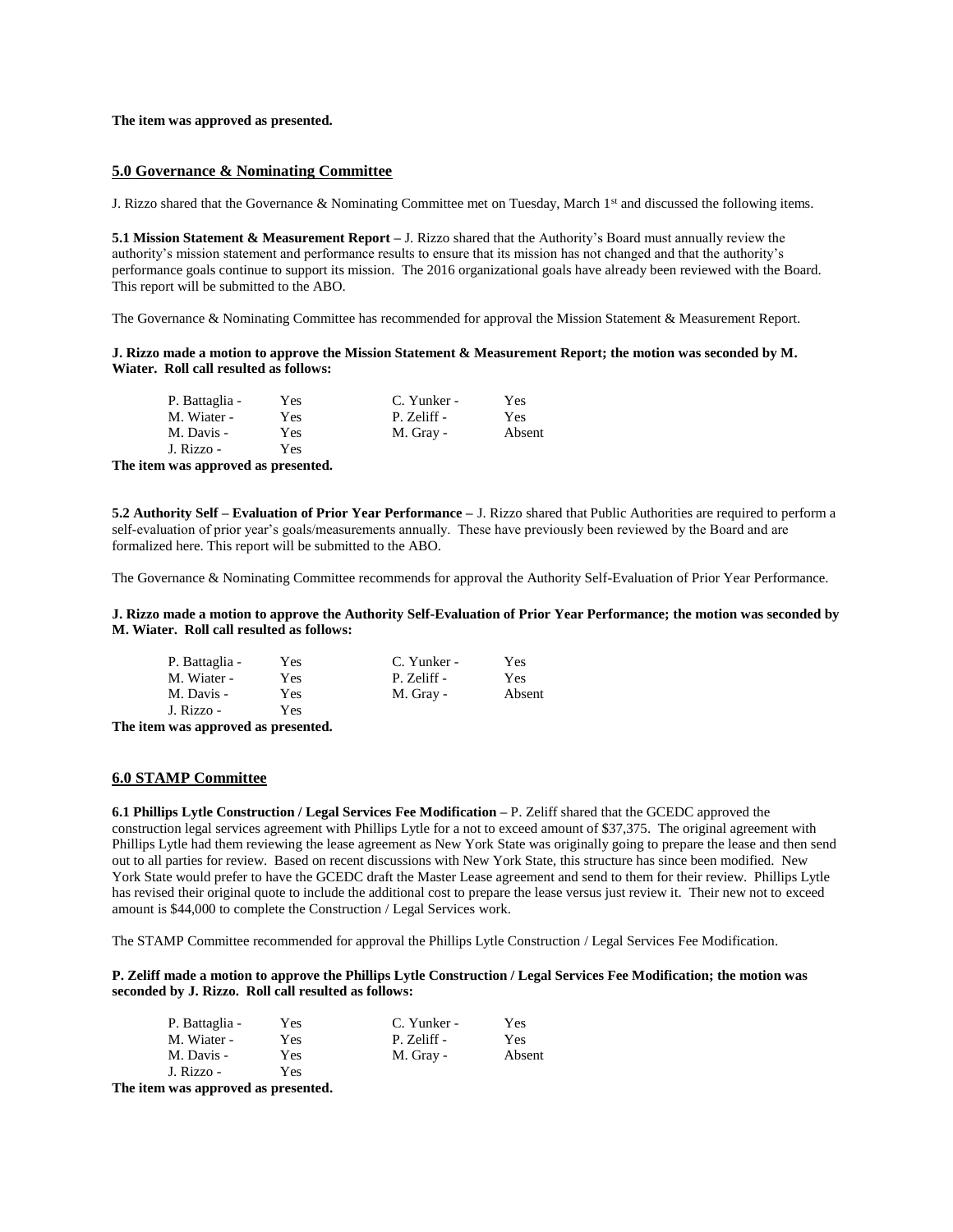**6.2 CC Environment & Planning Contract – Archeological Survey - \$102,550 –**P. Zeliff shared that the GCEDC has received a proposal for the archeological survey for STAMP site properties that need the following:

1. Phase 1B on new parcels purchased in the last year

2. Completion of Phase II investigation on one large site (includes cost of site prep for area)

3. Completion of Phase III on two sites (includes cost of site prep for area)

The STAMP Committee recommended approval of the CC Environment & Planning contract for an Archeological Survey not to exceed \$102,550.

M. Davis asked if this contract was bid out.

M. Masse shared that due to the complexity of the project, including maintaining good relations with the Seneca Nation, this project was not bid out. We have worked with CC Environment & Planning, formerly Conservation Connects, for several years now on the archeological work.

S. Hyde shared that because this is a professional services contract, it doesn't fall under our procurement policy to be bid out. Because of important timelines and relationships we chose not to bid this contract out, however we will take a look in the future at what our options are.

P. Zeliff shared that the Committee had the same discussion. For the sake of timelines and relationships we chose to move this forward but will look at biding out contracts in the future where it makes sense.

**P. Zeliff made a motion to approve the CC Environment & Planning Contract; the motion was seconded by J. Rizzo. Roll call resulted as follows:**

| P. Battaglia - | Yes | C. Yunker - | Yes    |
|----------------|-----|-------------|--------|
| M. Wiater -    | Yes | P. Zeliff - | Yes    |
| M. Davis -     | Yes | M. Gray -   | Absent |
| J. Rizzo -     | Yes |             |        |

**The item was approved as presented.**

**6.3 Initiation of Negotiations to Prepare a Project Labor Agreement –** P. Zeliff shared that the Committee has considered the preliminary findings as presented by Seeler Engineering.

The STAMP Committee recommended approval of initiation of negotiations to prepare a project labor agreement, with costs not to exceed \$8,000.

**P. Zeliff made a motion to approve the initiation of negotiations to prepare a project labor agreement, with costs not to exceed \$8,000; the motion was seconded by J. Rizzo. Roll call resulted as follows:**

|       | P. Battaglia - | Yes | C. Yunker - | Yes    |
|-------|----------------|-----|-------------|--------|
|       | M. Wiater -    | Yes | P. Zeliff - | Yes    |
|       | M. Davis -     | Yes | M. Gray -   | Absent |
|       | J. Rizzo -     | Yes |             |        |
| mana. |                |     |             |        |

**The item was approved as presented.**

# **7.0 Employment & Compensation Committee – M. Wiater**

**7.1 Nothing at this time.**

## **8.0 Adjournment**

As there was no further business, C. Yunker made a motion to adjourn at 5:35 p.m., which was seconded by J. Rizzo and passed unanimously.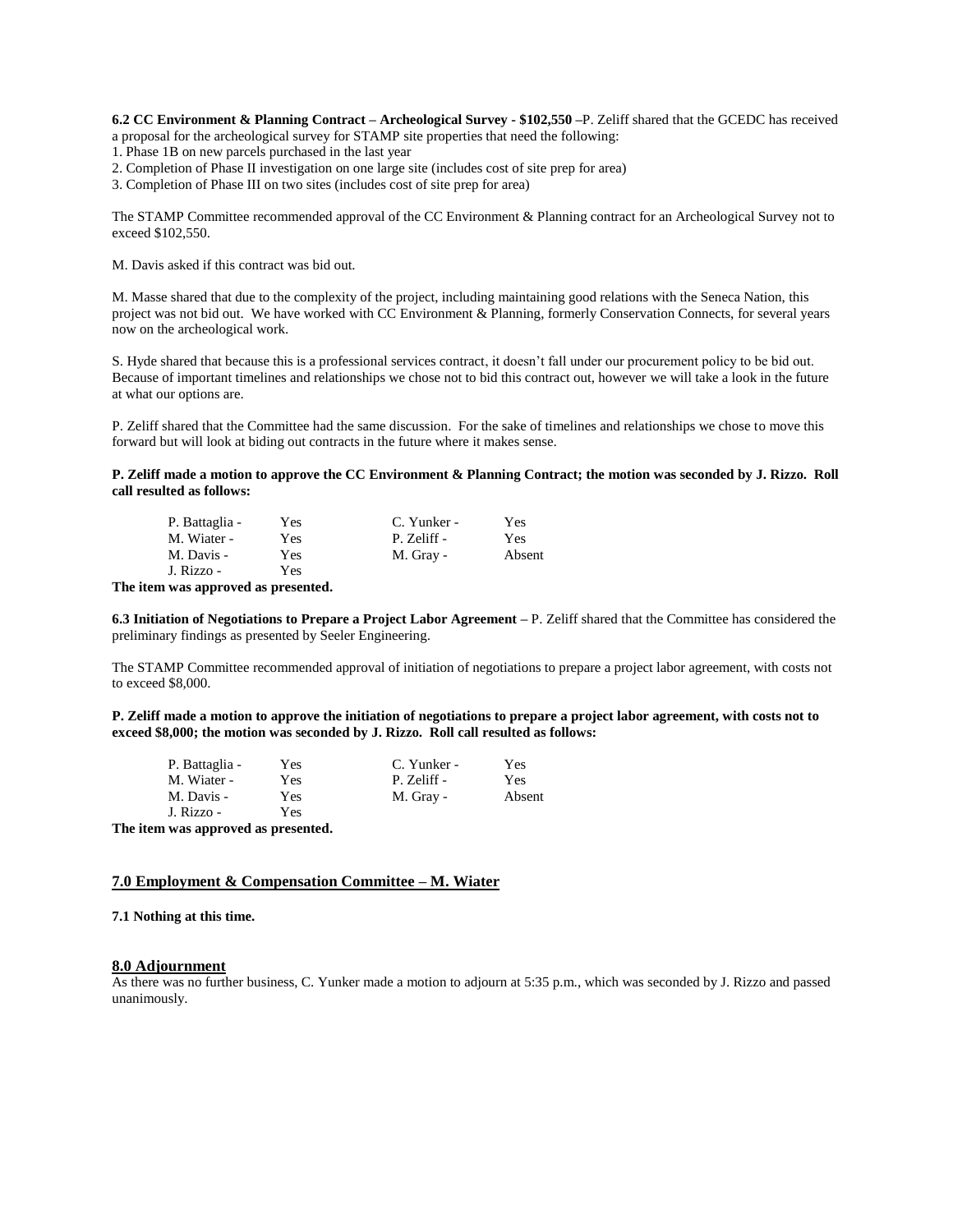Attachment A



**Project Name: Mega Properties (Koolatron)**

**Board Meeting Date: March 3, 2016**

# **STATEMENT OF COMPLIANCE OF PROJECT CRITERIA LISTED IN UNIFORM TAX EXEMPTION POLICY (UTEP)**

# **PROJECT DESCRIPTION:**

Mega Properties provides distribution services to the United States for Koolatron Corporation, a Canadian company. This distribution center has been operating in Batavia, NY since 1979. Initially, the warehouse rented space on Harvester Ave and graduated from the incubator space to purchasing 3 acres at Gateway I in Batavia and building a 25,000 sq. ft. facility.

Two years ago, the company expanded the building from 25,000 sq. ft. to 45,000 sq. ft. The company rented out 10,000 sq. ft. to another distribution company and utilized the balance for their growth.

The company has experienced more growth and is planning on adding an additional 25,000 sq. ft. that will maximize their footprint on the 3 acre parcel. Thus, the building will increase to 70,000 sq. ft.

**Criteria #1 –** The Project pledges to create and/or retain quality, good paying jobs in Genesee County.

**Project details: The project will retain 10.5 FTE's (plus have already pledged to create an additional 6.5 FTE's from the last project in 2014-15) at an average salary with benefits of \$25,000 per job.**

**Board Discussion:** None.

**J. Rizzo made a motion to approve Criteria #1; the motion was seconded by P. Zeliff. Roll call resulted as follows:**

| P. Battaglia - | Abstain | C. Yunker - | Yes    |
|----------------|---------|-------------|--------|
| M. Wiater -    | Yes     | P. Zeliff - | Yes    |
| M. Davis -     | Yes     | M. Gray -   | Absent |
| J. Rizzo -     | Yes     |             |        |
|                |         |             |        |

**The item was approved as presented**

Board Concurrence: (YES ) NO If no, state justification:

**Criteria #2-** Completion of the Project will enhance the long term tax base and/or make a significant capital investment.

**Project details: The project will enhance long term tax base with the warehouse expansion of 25,000 sq.ft. and \$750,000 in capital investment.**

**Board Discussion:** None.

**J. Rizzo made a motion to approve Criteria #2; the motion was seconded by P. Zeliff. Roll call resulted as follows:**

| P. Battaglia - | Abstain | C. Yunker - | Yes    |
|----------------|---------|-------------|--------|
| M. Wiater -    | Yes     | P. Zeliff - | Yes    |
| M. Davis -     | Yes     | M. Gray -   | Absent |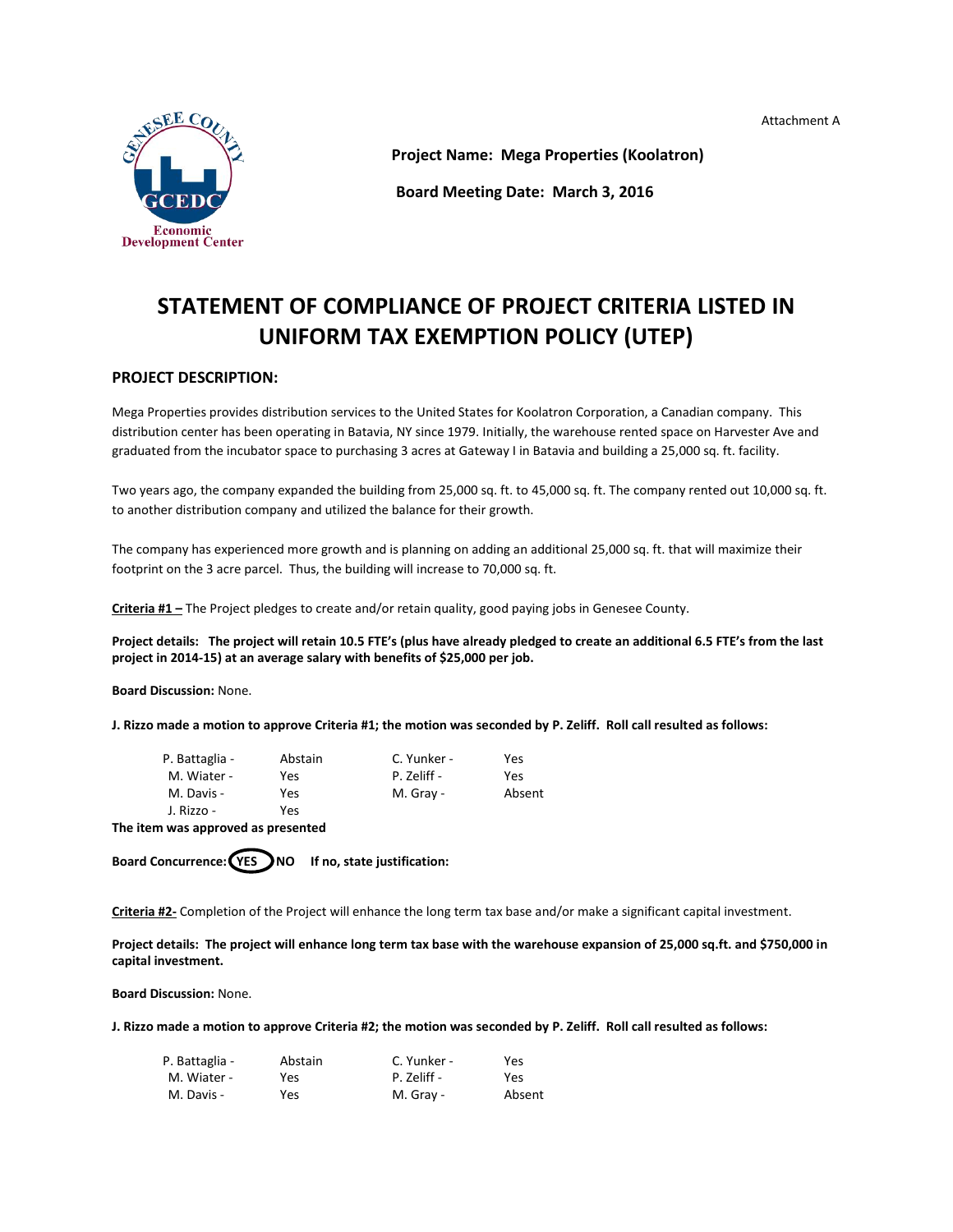Attachment A

J. Rizzo - Yes **The item was approved as presented**

Board Concurrence: **(YES)** NO If no, state justification:

**Criteria #3-** The Project will contribute towards creating a "liveable community" by providing a valuable product or service that is underserved in Genesee County.

**Project details: N/A**

**Board Discussion:** None.

**J. Rizzo made a motion to approve Criteria #3; the motion was seconded by P. Zeliff. Roll call resulted as follows:**

| P. Battaglia - | Abstain | C. Yunker - | Nο     |
|----------------|---------|-------------|--------|
| M. Wiater -    | Nο      | P. Zeliff - | Nο     |
| M. Davis -     | No      | M. Gray -   | Absent |
| J. Rizzo -     | No      |             |        |

**The item was approved as presented**

Board Concurrence: YES NO If no, state justification: N/A

**Criteria #4:** The Board will review the Agency's Fiscal and Economic Impact analysis of the Project to determine if the Project will have a meaningful and positive impact on Genesee County. This calculation will include the estimated value of any tax exemptions to be provided along with the estimated additional sources of revenue for municipalities and school districts that the proposed project may provide.

**Project details: For every \$1 of public benefit the company is investing \$18 into the local economy.**

**Board Discussion:** None.

**J. Rizzo made a motion to approve Criteria #4; the motion was seconded by P. Zeliff. Roll call resulted as follows:**

| P. Battaglia - | Abstain | C. Yunker - | Yes    |
|----------------|---------|-------------|--------|
| M. Wiater -    | Yes     | P. Zeliff - | Yes    |
| M. Davis -     | Yes     | M. Gray -   | Absent |
| J. Rizzo -     | Yes     |             |        |

**The item was approved as presented**



**Criteria #5:** The Project is included in one of the Agency's strategic industries: Agri-Business and Food Processing, Manufacturing, Advanced Manufacturing and Nano-Enabled Manufacturing, Life Sciences and Medical Device.

**Project details: N/A**

**Board Discussion:** None.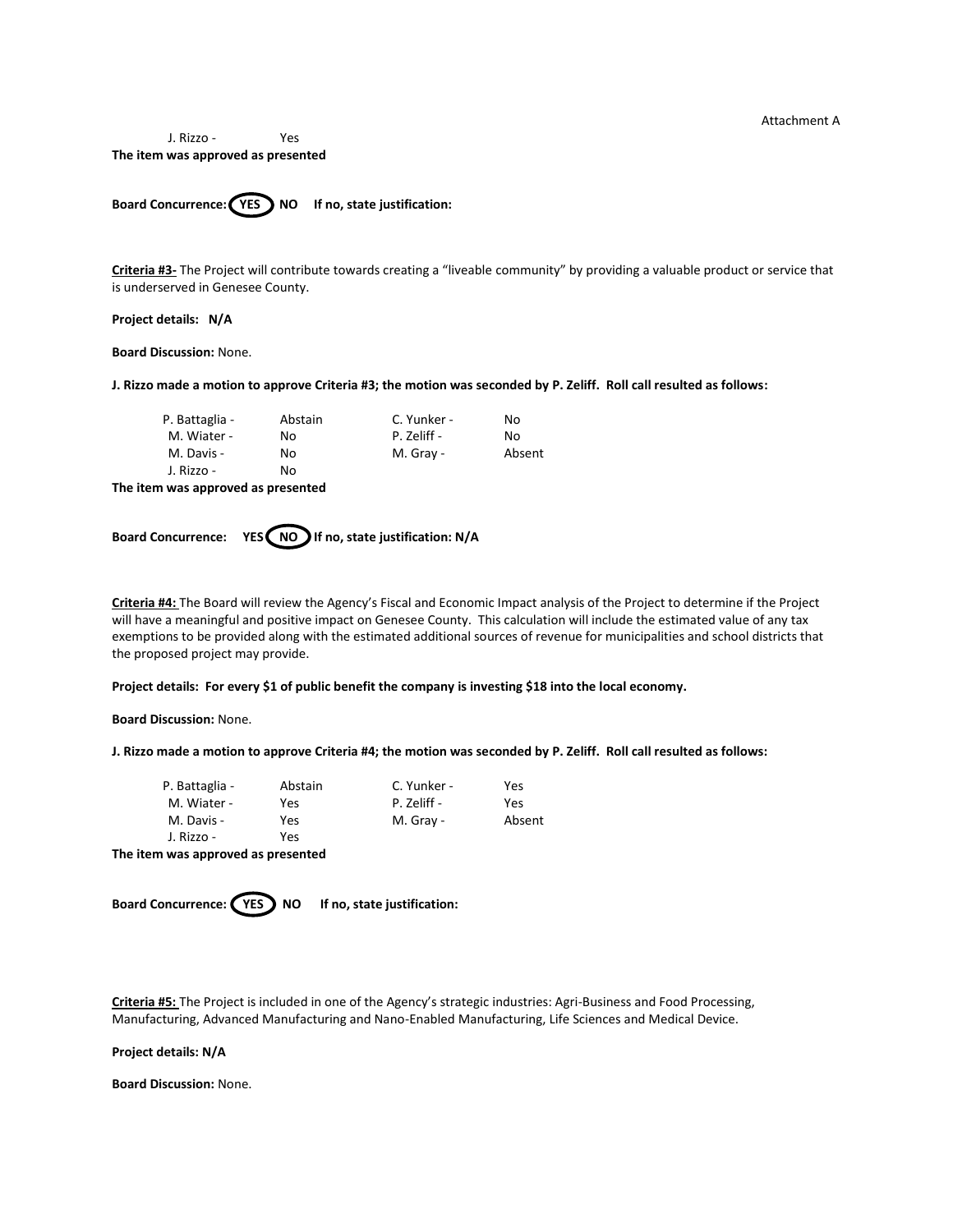### Attachment A

**J. Rizzo made a motion to approve Criteria #5; the motion was seconded by P. Zeliff. Roll call resulted as follows:**

| P. Battaglia - | Abstain | C. Yunker - | Nο     |
|----------------|---------|-------------|--------|
| M. Wiater -    | No      | P. Zeliff - | Nο     |
| M. Davis -     | No      | M. Gray -   | Absent |
| J. Rizzo -     | No      |             |        |

**The item was approved as presented**

Board Concurrence: YES (NO) If no, state justification: N/A

**Criteria #6:** The Project will give a reasonable estimated timeline for the completion of the proposed project.

**Project details: The project is planned to begin construction in summer of 2016 and operation in first quarter of 2017.**

**Board Discussion:** None.

**J. Rizzo made a motion to approve Criteria #6; the motion was seconded by P. Zeliff. Roll call resulted as follows:**

| P. Battaglia - | Abstain | C. Yunker - | Yes    |
|----------------|---------|-------------|--------|
| M. Wiater -    | Yes     | P. Zeliff - | Yes    |
| M. Davis -     | Yes     | M. Gray -   | Absent |
| J. Rizzo -     | Yes     |             |        |

**The item was approved as presented**

Board Concurrence: **(YES)** NO If no, state justification: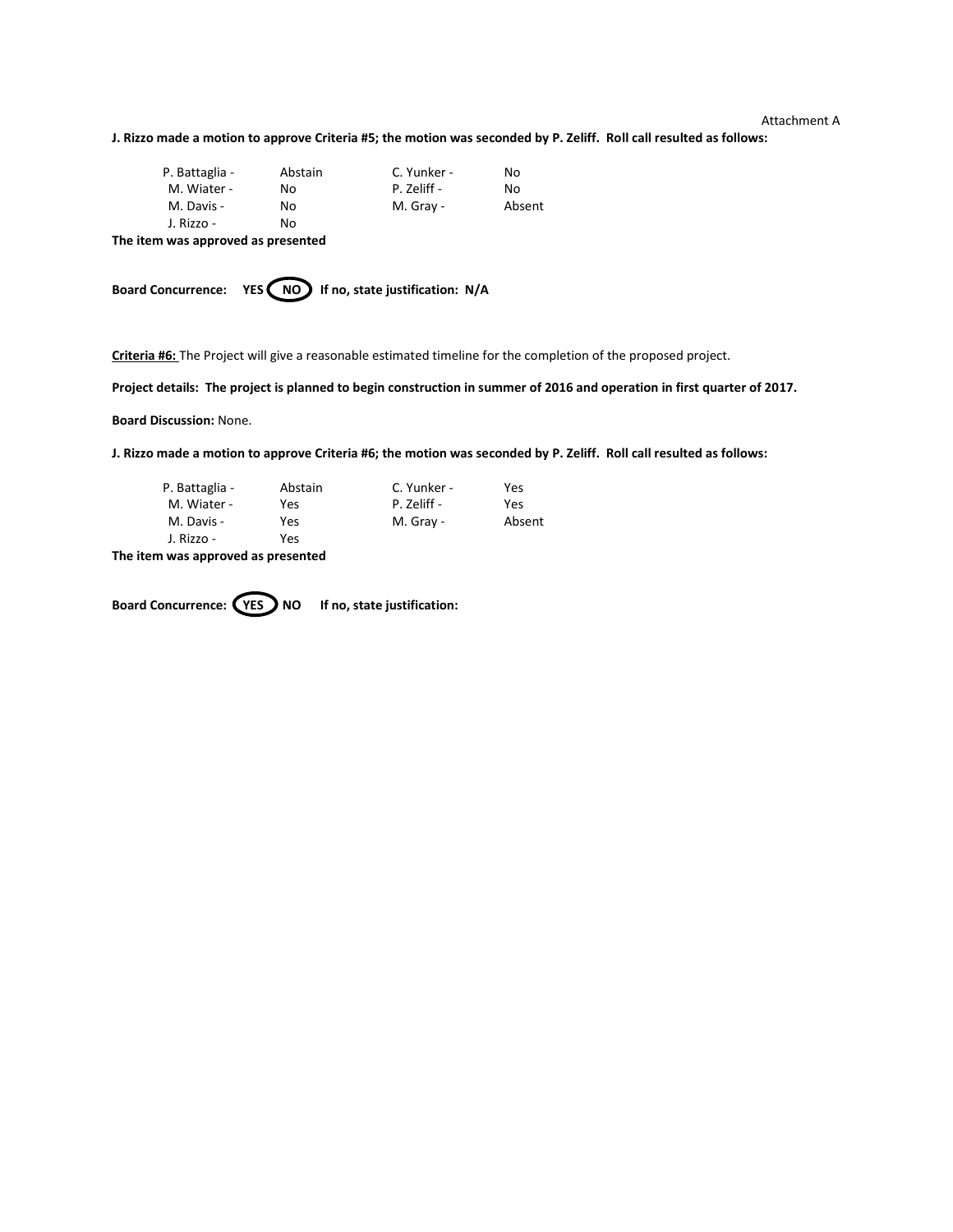Attachment B



**Project Name: Darien Lake 2016 Project Board Meeting Date: February 4, 2016 –** Reaffirmed March 3, 2016

# **STATEMENT OF COMPLIANCE OF PROJECT CRITERIA LISTED IN UNIFORM TAX EXEMPTION POLICY (UTEP)**

# **PROJECT DESCRIPTION:**

Darien Lake 2016 consists of two projects that will enhance their tourism destination and enhance quest experience:

1. Six Flume Water slide - manufactured by Proslide, this six flume water slide complex features a slide tower and six slides meandering roughly 294 feet in length from an elevation of 42 feet. Unique to the experience, riders position themselves on a head-first facing mat in racing format. Riders than begin the race via instructions from an attendant supported with a unique light and timing system. Upon the green light go, guests will plunge through dark and translucent in-braided twisting tunnels and shoot into the open multi-bump racing lanes hoping to be crowned victorious. The ride will be positioned near the entrance of our park adjacent to the Lazy River and Hooks Lagoon giving us the opportunity to improve the arrival presentation and also create more patio space for our guests.

2. New roller coaster train - manufactured by Intamin Ltd., this new roller coaster train is a replacement and upgrade for the Ride of Steel roller coaster train initially installed in 1999. The new train can accommodate up to 36 riders per cycle. With improvements in technologies, this new train will deliver a smooth and comfortable experience for the rider while reducing the frequency or minor or nuisance mechanical downtime. This means the ride will run more efficiently and service more guests per hour ensuring a better experience to all our park guests.

The company is requesting GCEDC board approval on a sales tax (only) incentive value at \$189,200.

Darien Lake is a tourism destination location and vital economic driver in Genesee County.

Board Action: The staff request the board accept the application and hold a public hearing as the incentives exceed \$100,000.

**Criteria #1 –** The Project pledges to create and/or retain quality, good paying jobs in Genesee County.

**Project details:** The project pledges to retain 409 jobs at an average salary of \$21,404 per job.

**Board Discussion:** M. Wiater shared that she has a hard time justifying that this narrow project will retain 409 jobs.

**M. Davis made a motion to concur with project criteria #1 of the Statement of Compliance; the motion was seconded by P. Zeliff. Roll call resulted as follows:**

| P. Battaglia - | Yes | C. Yunker - | Absent |
|----------------|-----|-------------|--------|
| M. Wiater -    | Yes | P. Zeliff - | Yes    |
| M. Davis -     | Yes | M. Gray -   | Absent |
| J. Rizzo -     | No  |             |        |

**The item was approved as presented.**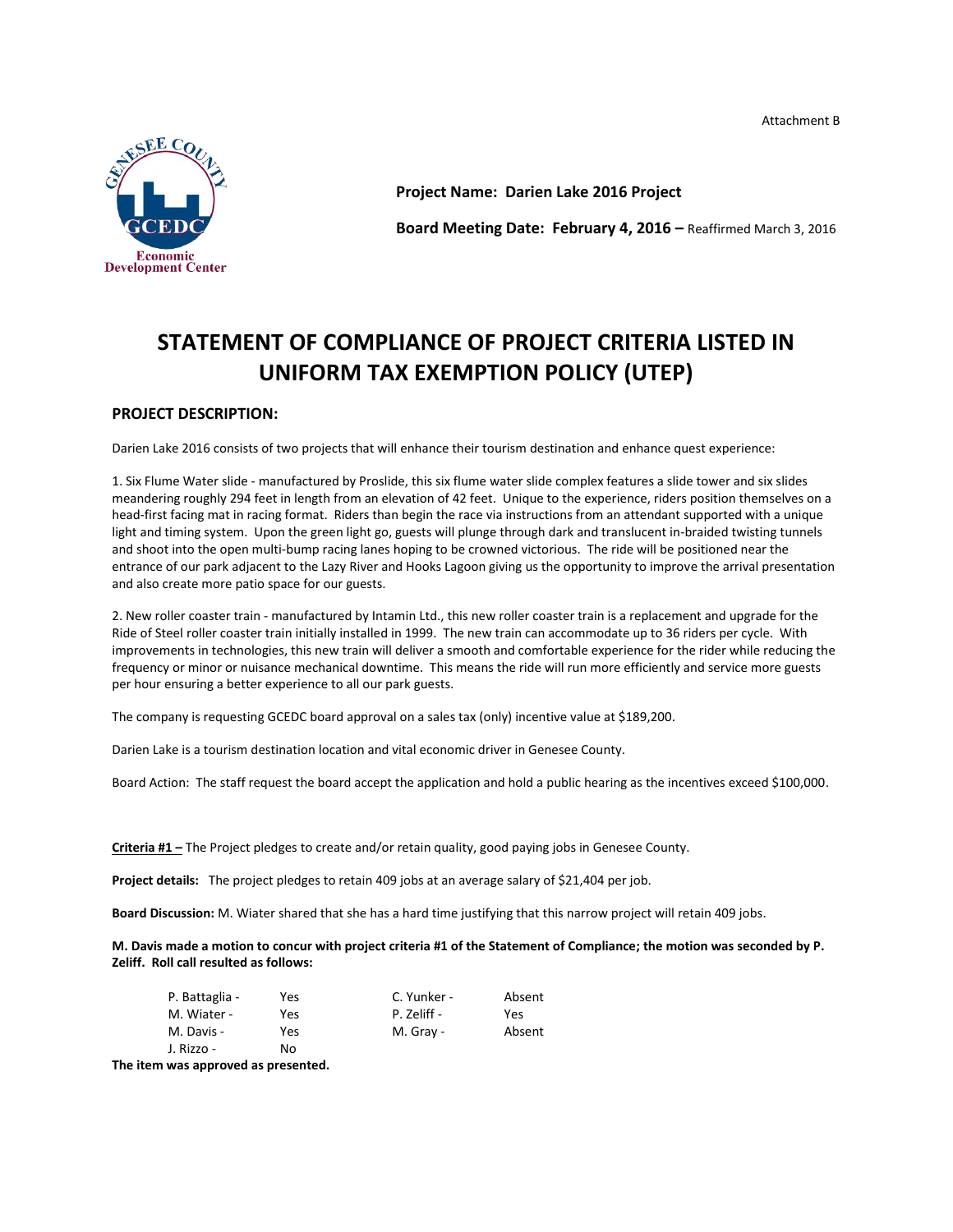# Board Concurrence: **YES** NO If no, state justification:

**Criteria #2-** Completion of the Project will enhance the long term tax base and/or make a significant capital investment.

**Project details:** The project will enhance long term tax base with the new construction of 4,500 sq. ft. facilities and over \$2.88 million in capital investment.

**Board Discussion:** None.

**M. Davis made a motion to concur with project criteria #2 of the Statement of Compliance; the motion was seconded by P. Zeliff. Roll call resulted as follows:**

| P. Battaglia - | Yes | C. Yunker - | Absent |
|----------------|-----|-------------|--------|
| M. Wiater -    | Yes | P. Zeliff - | Yes    |
| M. Davis -     | Yes | M. Gray -   | Absent |
| J. Rizzo -     | No  |             |        |

**The item was approved as presented.**



**Criteria #3-** The Project will contribute towards creating a "liveable community" by providing a valuable product or service that is underserved in Genesee County.

**Project details:** This is a tourism destination project that assists in making Genesee County a liveable community for residents. In addition, Darien Lake is a regional asset attracting customers from outside the economic development region, the state and the county.

**Board Discussion:** None.

**P. Zeliff made a motion to concur with project criteria #3 of the Statement of Compliance; the motion was seconded by M. Davis. Roll call resulted as follows:**

| P. Battaglia - | Yes | C. Yunker - | Absent |
|----------------|-----|-------------|--------|
| M. Wiater -    | Yes | P. Zeliff - | Yes    |
| M. Davis -     | Yes | M. Gray -   | Absent |
| J. Rizzo -     | No  |             |        |
|                |     |             |        |

**The item was approved as presented.**



**Criteria #4:** The Board will review the Agency's Fiscal and Economic Impact analysis of the Project to determine if the Project will have a meaningful and positive impact on Genesee County. This calculation will include the estimated value of any tax exemptions to be provided along with the estimated additional sources of revenue for municipalities and school districts that the proposed project may provide.

**Project details:** For every \$1 of public benefit the company is investing \$1,137 into the local economy.

**Board Discussion:** M. Wiater shared that this could be better stated if narrowed to this project only.